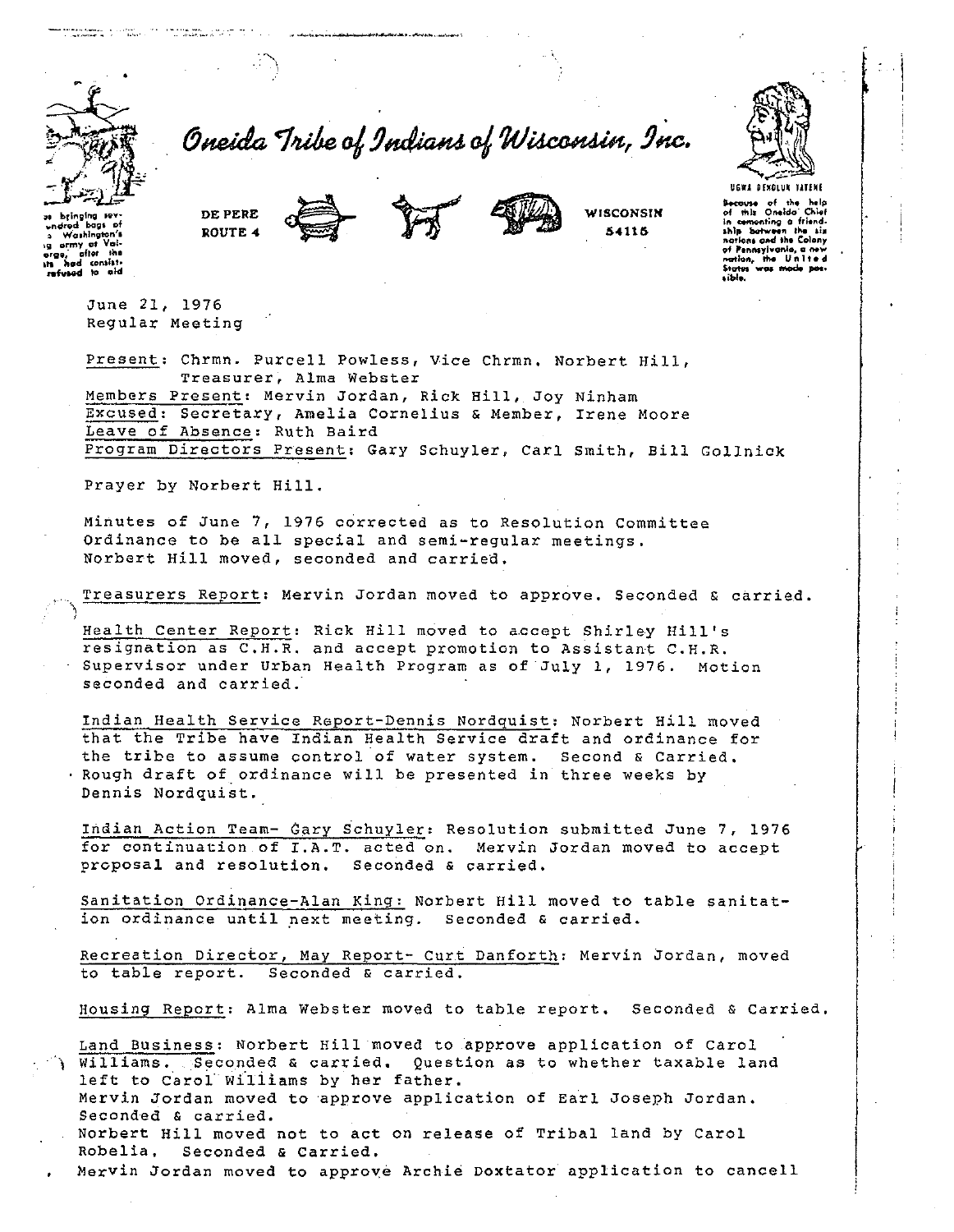

Oneida Tribe of Indians of Wisconsin, Inc.





WISCONSIN 54115



.<br>Oneidas bringing sov.<br>eral hundred begs of<br>corn to Washington's corn to Washington's<br>starving army at Volton's<br>loy Forge, after the<br>colonists<br>witly refused to ald<br>thom. .<br>Bocause of the help<br>of this Oneida Chief comenting a friend. .<br>«Nie between ship between the six<br>notions and the Colony of Pennsylvanie, a new<br>nation, the United a inte.

(Land Business Continued)-

all acres with the Oneida Tribe. Seconded and carried. Acres to be turned over to Oneida Housing for Mutual Help Home. Mervin Jordan moved to approve Robert Schuyler application to cancell Lot#10 Ridgeland Community Subdiv. to Oneida Housing for Mutual Help Home. Seconded & carried.

Norbert Hill moved to table Peter King land cancellation to Oneida Housing. Seconded & carried.

James R. Skenandore requested from Indian Health Service that a well be dug on his property.

Dennis Nordquist stated that if the tribe will build a bathroom for Robert Cornelius this year, Indian Health Service will dig a well for Robert Cornelius this year.

Language Report-Bill Gollnick: Joy Ninham moved to accept report. Seconded & carried.

Resolution-Carl Smith, Industrial Development: Joy Ninham moved to approve lease to Donald T. Keegan, the Standing Stone Building in Oneida Industrial Subdivision. Seconded & Carried. Vote of 3 for, 1 against, 1 abstention.

Area Wide Advisory Planning Committee Report-Carl Rasmussen: Norbert Hill moved that representation on Committee be at the discretion of the Chairman.

Wisconsin Judicare Resolution: Norbert Hill moved for adoption of resolution for Oneida Tribe for suit which was started by the State . against Lac Courte Oreilles Fribal Council. Seconded & carried. Resolution will be signed by Chairman and certified.

CETA Monthly Report: Norbert Hill moved to table report. Seconded & carried.

Norbert Hill made motion for Mrs. Jones to get Oneida Book amended, that is missing four pages. Seconded & carried.

Norbert Hill moved to adopt birth enrollments, June 21, 1976. Seconded & carried.

Norbert Hill moved to apy all bills. Seconded & carried.

Motion to adjourn, seconded & carried.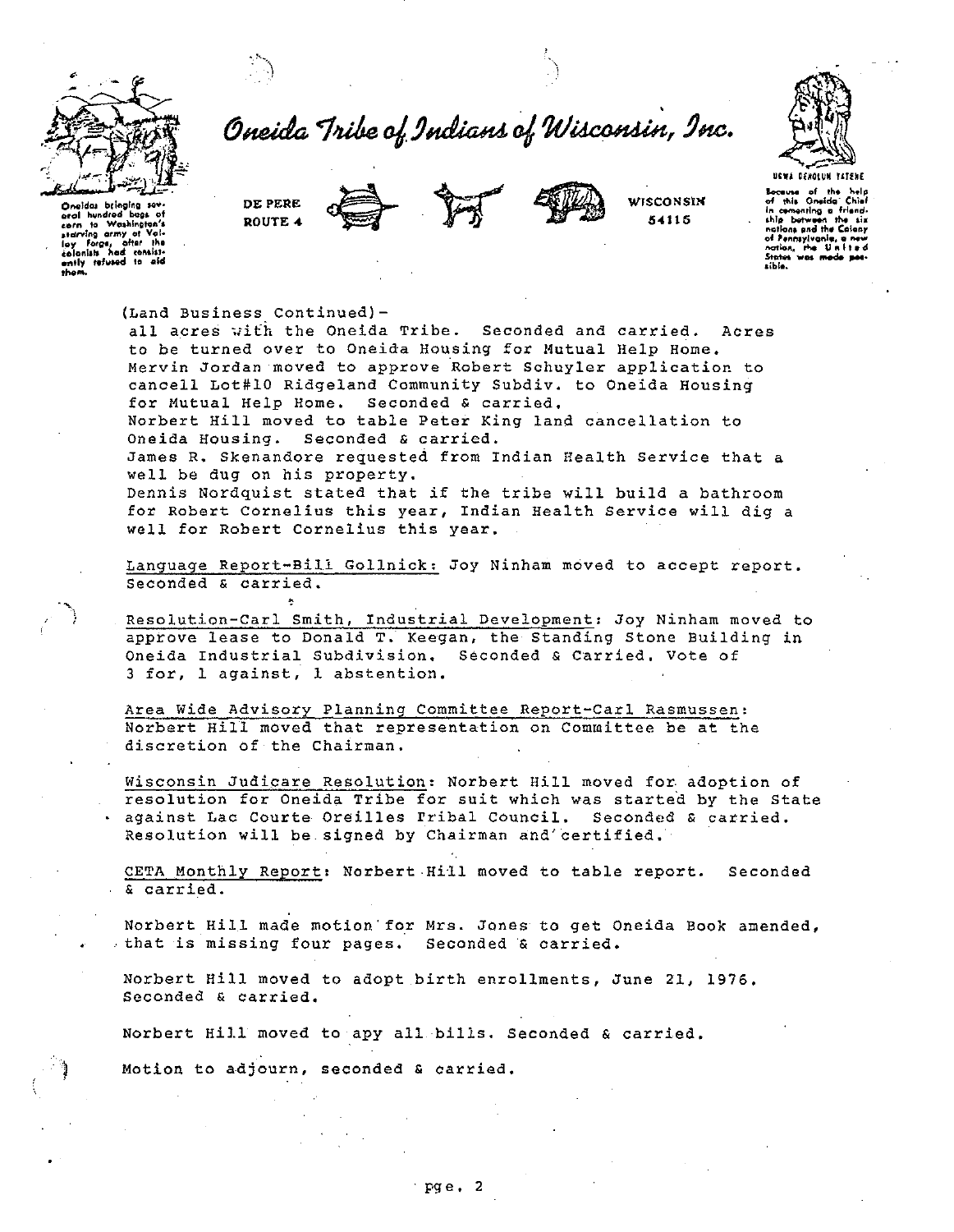## BIRTH ENROLLMENTS - JUNE 21, 1976

. ý

~--... -----. ·-----· ----·

| Caryle Bethe Wheelock<br>Norme James Wheelock<br>New Hotel School and the Same of $6407$ & $65406$<br>New Higher Vandembloomer<br>Meliculations comes and the Same of $673$<br>New Higher Vandembloomer<br>Liber Vandembloomer<br>Caryle Me |                       |  |              |              |  |
|---------------------------------------------------------------------------------------------------------------------------------------------------------------------------------------------------------------------------------------------|-----------------------|--|--------------|--------------|--|
|                                                                                                                                                                                                                                             |                       |  |              |              |  |
|                                                                                                                                                                                                                                             |                       |  |              |              |  |
|                                                                                                                                                                                                                                             |                       |  |              |              |  |
|                                                                                                                                                                                                                                             |                       |  |              |              |  |
|                                                                                                                                                                                                                                             |                       |  |              |              |  |
|                                                                                                                                                                                                                                             |                       |  |              |              |  |
|                                                                                                                                                                                                                                             |                       |  |              |              |  |
|                                                                                                                                                                                                                                             |                       |  |              |              |  |
|                                                                                                                                                                                                                                             |                       |  |              |              |  |
|                                                                                                                                                                                                                                             |                       |  |              |              |  |
|                                                                                                                                                                                                                                             |                       |  |              |              |  |
|                                                                                                                                                                                                                                             |                       |  |              |              |  |
|                                                                                                                                                                                                                                             |                       |  |              |              |  |
|                                                                                                                                                                                                                                             |                       |  |              |              |  |
|                                                                                                                                                                                                                                             |                       |  |              |              |  |
|                                                                                                                                                                                                                                             |                       |  |              |              |  |
|                                                                                                                                                                                                                                             |                       |  |              |              |  |
|                                                                                                                                                                                                                                             |                       |  |              |              |  |
|                                                                                                                                                                                                                                             |                       |  |              |              |  |
|                                                                                                                                                                                                                                             |                       |  |              |              |  |
|                                                                                                                                                                                                                                             |                       |  |              |              |  |
|                                                                                                                                                                                                                                             |                       |  |              |              |  |
|                                                                                                                                                                                                                                             |                       |  |              |              |  |
|                                                                                                                                                                                                                                             |                       |  |              |              |  |
|                                                                                                                                                                                                                                             |                       |  |              |              |  |
|                                                                                                                                                                                                                                             |                       |  |              |              |  |
|                                                                                                                                                                                                                                             |                       |  |              |              |  |
|                                                                                                                                                                                                                                             |                       |  |              |              |  |
|                                                                                                                                                                                                                                             |                       |  |              |              |  |
|                                                                                                                                                                                                                                             |                       |  |              |              |  |
|                                                                                                                                                                                                                                             |                       |  |              |              |  |
|                                                                                                                                                                                                                                             |                       |  |              |              |  |
|                                                                                                                                                                                                                                             |                       |  |              |              |  |
|                                                                                                                                                                                                                                             |                       |  |              |              |  |
|                                                                                                                                                                                                                                             |                       |  |              |              |  |
|                                                                                                                                                                                                                                             |                       |  |              |              |  |
|                                                                                                                                                                                                                                             |                       |  |              |              |  |
|                                                                                                                                                                                                                                             |                       |  |              |              |  |
|                                                                                                                                                                                                                                             |                       |  |              |              |  |
|                                                                                                                                                                                                                                             |                       |  |              |              |  |
|                                                                                                                                                                                                                                             | Grandson of 5888      |  |              |              |  |
| Timothy D Stevens                                                                                                                                                                                                                           | Granddaughter of 5888 |  | 11           | $\mathbf{u}$ |  |
| Deanna L Stevens                                                                                                                                                                                                                            | Granddaughter of 5888 |  | Ħ            | n            |  |
| Shelly Stevens                                                                                                                                                                                                                              | Dau of 3209           |  | и            | Ħ            |  |
| Stephanie Faith King                                                                                                                                                                                                                        | $\mathbf{H}$          |  | $\mathbf{u}$ | $\mathbf{H}$ |  |
| Barbara Jean King                                                                                                                                                                                                                           | Dau of                |  | 11           | $\mathbf{R}$ |  |
| Tammi Jean Gibulke                                                                                                                                                                                                                          | Dau of 646            |  | 11           | $\mathbf{u}$ |  |
| Grant David Powless                                                                                                                                                                                                                         | Son of 4397           |  | Ħ            | 11           |  |
| Robert David Bloedorn III                                                                                                                                                                                                                   | $\sim$ Son of 4434    |  | Ħ            | $\mathbf{H}$ |  |
| Richard Charles Hill, Jr.                                                                                                                                                                                                                   | Son of 4901           |  |              |              |  |
| Contain-Martin                                                                                                                                                                                                                              |                       |  |              |              |  |

 $\mathbb P_{\alpha}(R(\alpha,\gamma_{\alpha,\beta})|_{\alpha,\beta})$